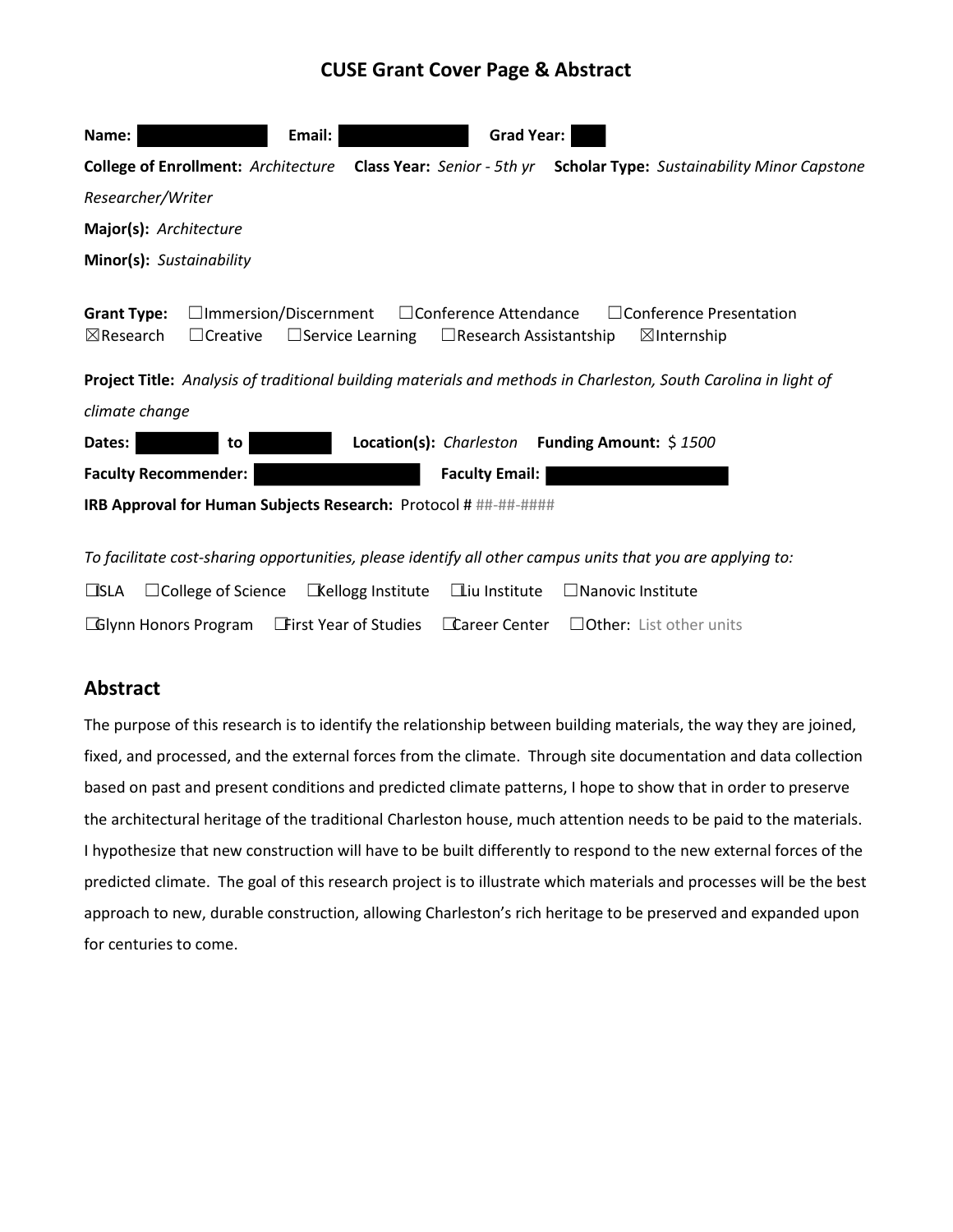## **Introduction**

Traditional building materials and methods in Charleston like most other places, historically, were selected and developed because they were readily available and resilient in the local climate. Combined with particular building forms and orientation, they not only took advantage of local resources with an aim toward durability, but mediated between the interior and exterior to maximize the comfort of the inhabitants. How will these choices which have been effective in Charleston for so long and become truly representative of the place and culture have to change in light of climate change? In particular, how will brick masonry, which has been successful in the past for working with the semi-tropical climate (local resources, temperature, wind, precipitation, etc.) of Charleston perform as house construction in the future predicted climate condition for this city? Might other materials and/or methods be more successful? Will climate change impact the availability of some materials?

Studying building materials and how they are formed, treated, and joined is extremely important because they play a vital role in how the building performs as a complete envelope. Neglecting to build in concern with the climate can lead one to be largely dependent on high energy consuming climate control systems for interior comfort. Instead, if houses are built with climatic design strategies including the right materials, the building can better maximize the exterior conditions in order to become as self-sufficient as possible. Along with creating a comfortable indoor climate, all houses need to protect themselves from the climate's external forces in order to last for the long term. For Charleston, investigating the traditional building materials is important so as not to introduce something new that conflicts with the unique architecture heritage that makes the city proud. However, as climate changes in upcoming years,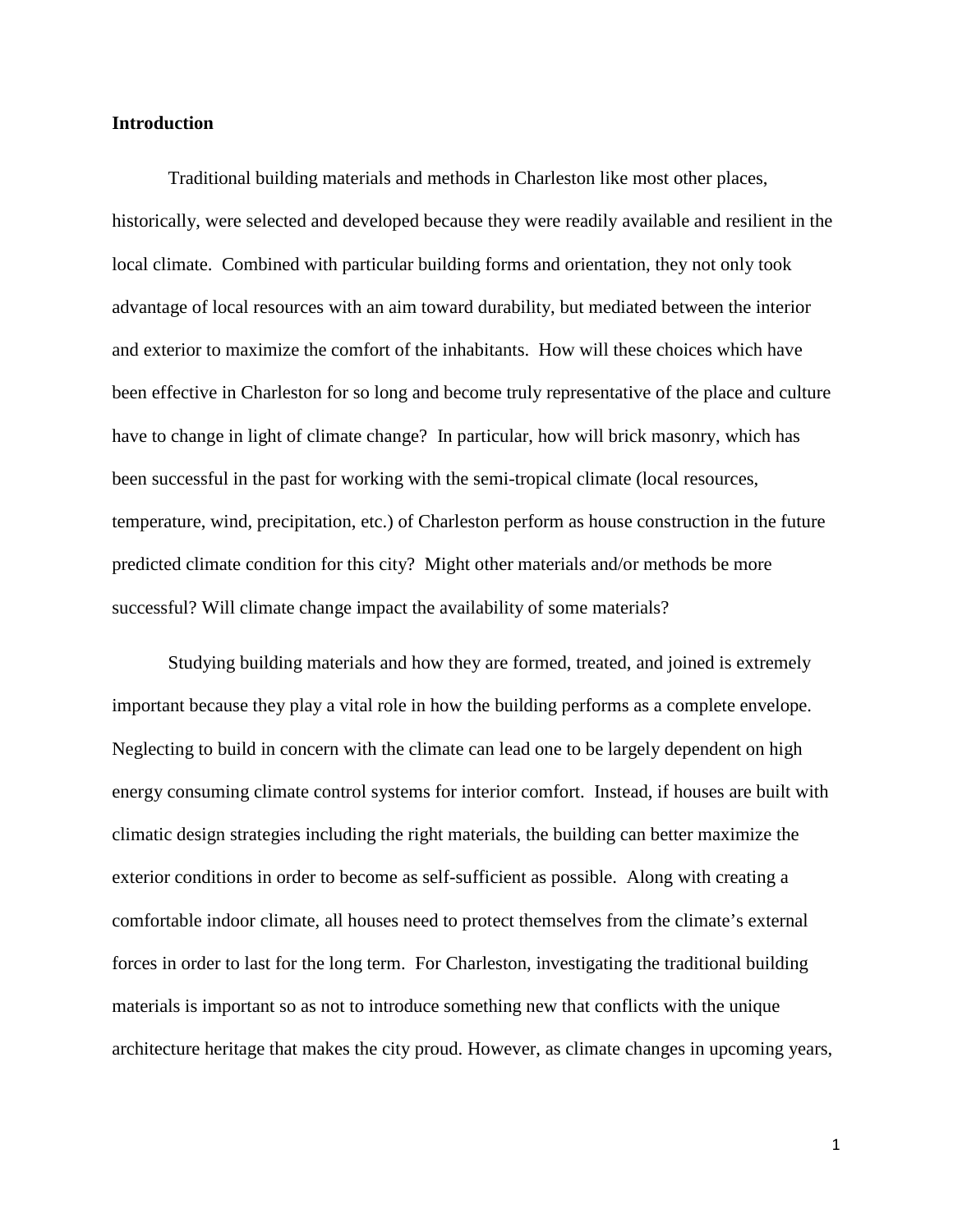so too must the way we build to optimize the interior space, resist harsher external conditions, and adjust to the changing availability of local materials

## **Background**

 This topic is as old as man himself and dates back to the primitive hut. The shelter, or dwelling, has always been made to fulfill two basic human needs: protection from elements and a favorable interior atmosphere (3). The house continues to be designed to meet the problem of climate control. The principal climatic elements to be considered with human comfort are solar radiation, air temperature, humidity, wind and precipitation (2). In the typical single family house, once can see many of Charleston's humid subtropical climate factors addressed. The side yard house is characterized by long side porches which combats the heat and humidity by allowing more ventilation through the porch and house. The large hung-type windows, high ceilings, window alignment, and interior door placement are designed to complement the porch for this ventilation. The porches were typically located on the south and west sides to protect from later afternoon sun when Charleston is its hottest (4). Brick walls would provide high thermal mass resistance in front of the mass of the structure, and so reduce the rate of heat to flow from the external surface, and high heat capacity at the interior to absorb any penetrating heat with little elevation in temperature (2).

However, it is predicted that the annual global and local average temperatures will rise, the amount of precipitation will increase, and sea levels will continue to rise. A higher water level makes it more likely that storm waves will wash over the barrier islands and threaten homes and other structures. Evaporation increases as the atmosphere warms, which increases humidity, average rainfall, and the frequency of heavy rainstorms (1). Because of these changes we expect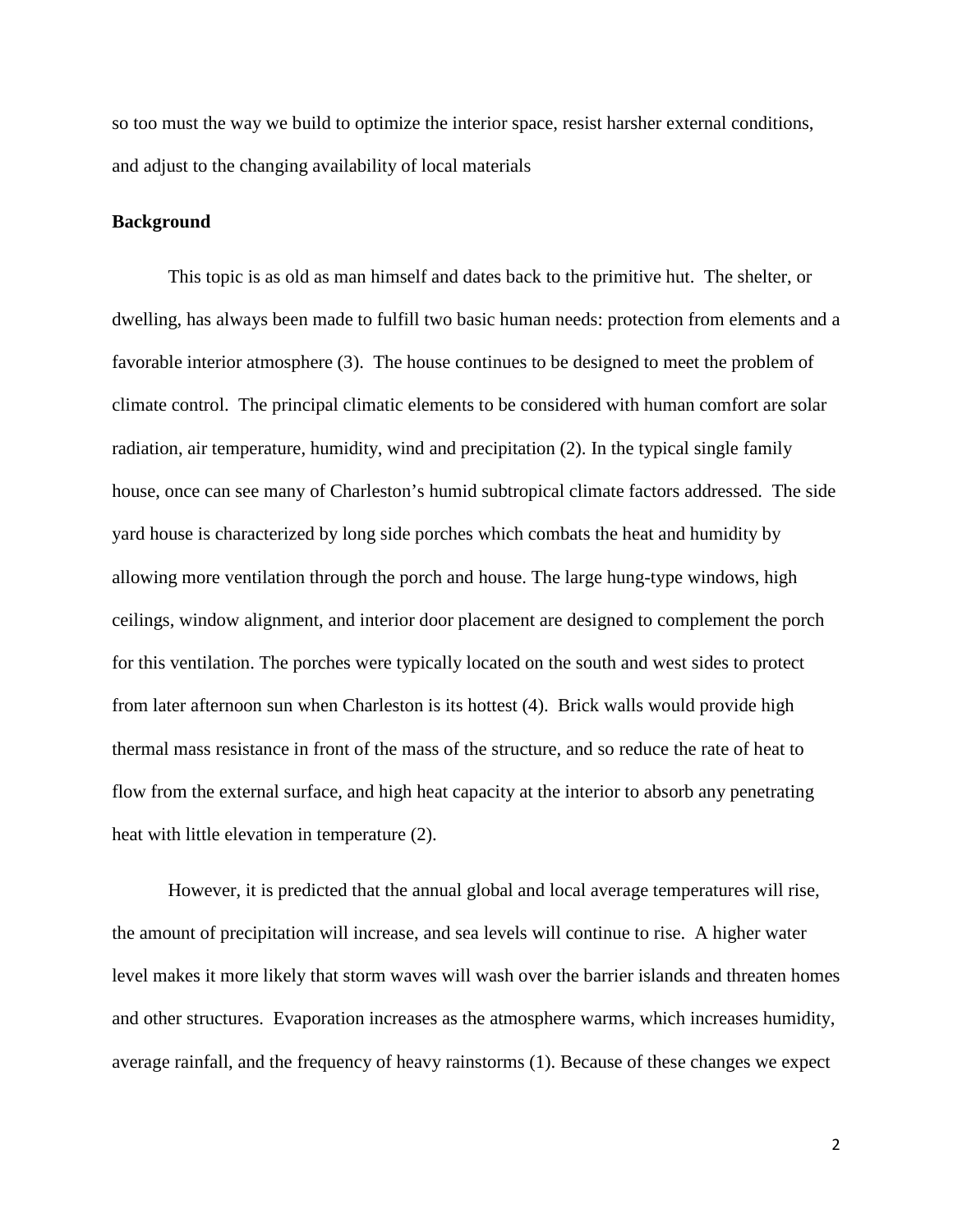to occur, the houses that once worked well for the climate may not be as successful in these harsher climate condition of the future.

 Since the 1920s, Charleston has taken many steps to preserve its architectural heritage, especially the houses in the historic district (5). The style and construction are valued because they reflect the materials success of its planter and merchant aristocracy (6). However, not only do they represent the depth of their history and time when Charleston was prominent, but they are also valued because they are effective in offering an elevated manner of living in terms of ceiling heights and generous windows. One important preservation example is that of The Russell House. The wind, rain, and flooding that came with Hurricane Hugo in 1989 caused considerable water damage to the house and challenged its structural integrity. With this case, preservationists realized one of the most challenging issues for the preservation community in the aftermath of the hurricane concerned the standards to which property owners were going to be held in making their storm-related repairs. The Board of Architectural Review decided that storm damage should be repaired using original, historical materials in order to preserve architectural integrity (5). I question if using the original materials in the same manner as before is the right answer in all cases. It would be a shame to spend the preservation funds on repair, just to see the next hurricane cause the same damage. That is why I ask, "Will these preservation methods and construction guidelines work for the future climate of Charleston?" I want to bridge the gap between preserving the architectural culture and becoming resilient to increased climatic factors.

#### **Project Methodology**

My first research method will be site documentation. While in Charleston, I will visit many side yard houses, as well as other buildings in the historic district, to note how the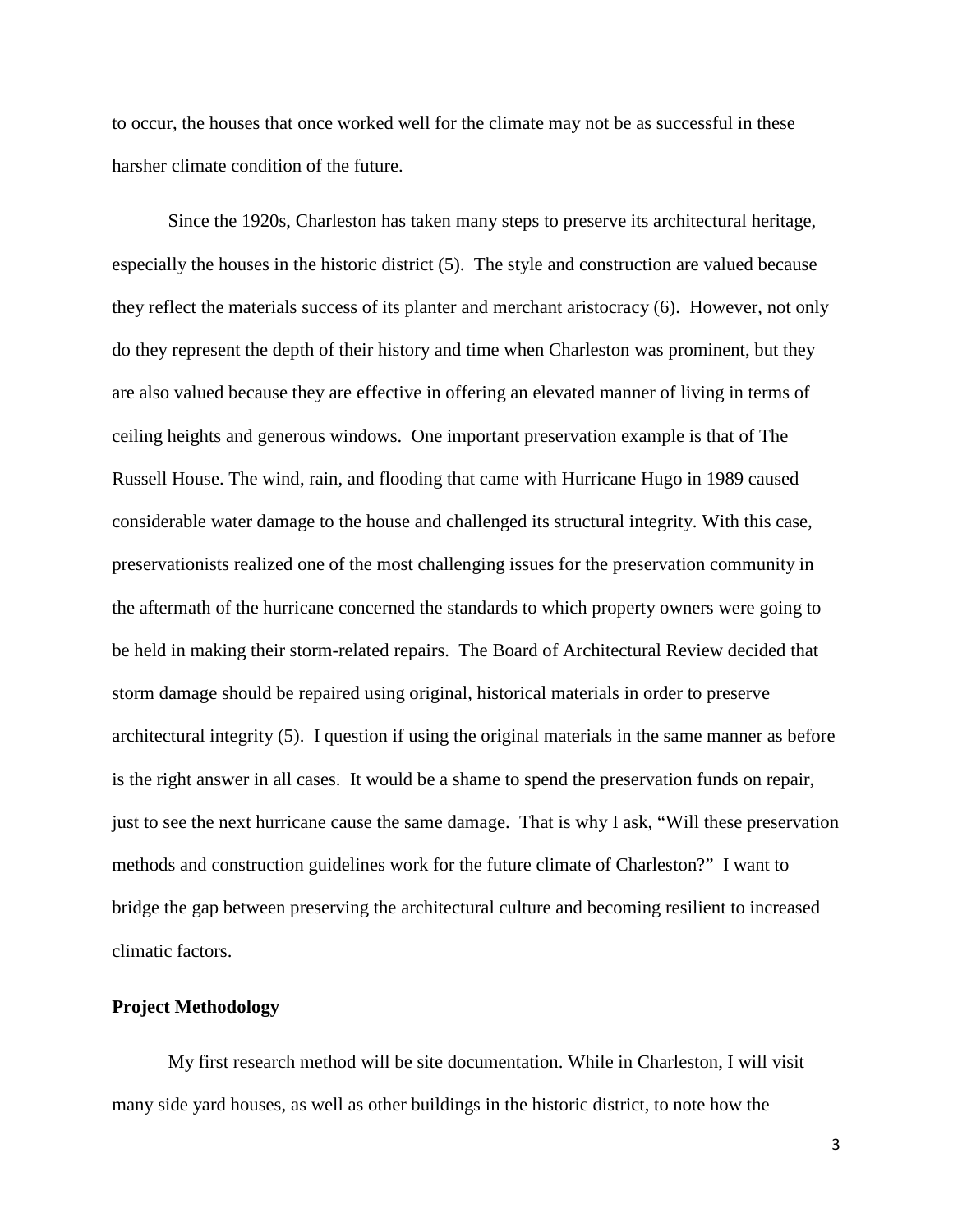materials are assembled. This joinery is documented but not widely accessible in scholarly literature or outside the local preservation community. While on site, I will also notice any types of material failure (i.e. spalling is a type of brick failure due to water retention). By studying which failures are common and where they typically occur, I will be able to better figure out how to build in order to prevent them.

My second research method will be to meet with a few people who are experts in the overall topic and have had much experience with Charleston specifically. I will meet with Ralph Muldrow, a professor at the College of Charleston whose primary research interest is preservation, particularly focused in Charleston. I will discuss with him what he sees as the biggest struggles with preservation in Charleston, such as availability of traditional local materials. Are historic methods of buildings still as effective as we begin to see the effect of climate change? Has the maintenance type and timeline changed? Which preservation techniques have been most successful? What types of mistakes have been made, today and historically, in the construction of buildings (i.e. the improper connection of windows in masonry walls, ties holding cavity walls together, etc.)? I will meet with instructors in masonry and preservation at the American College of the Building Arts because their work is in training craftsmen both to build new in a traditional manner and to care for existing structures. Meeting with someone in this field will help me better understand how the materials are made in Charleston and what goes into the making (i.e. the composition of brick, mortar, tabby, etc.) I will also meet with Jennifer Bevan, an architect in the area who specializes in traditional design and is a vocal advocate for traditional building practices. When speaking with her I plan to ask the following: How do changes in production methods and assembly affect traditional forms and materials' durability? What is the impact of codes including seismic and hurricane?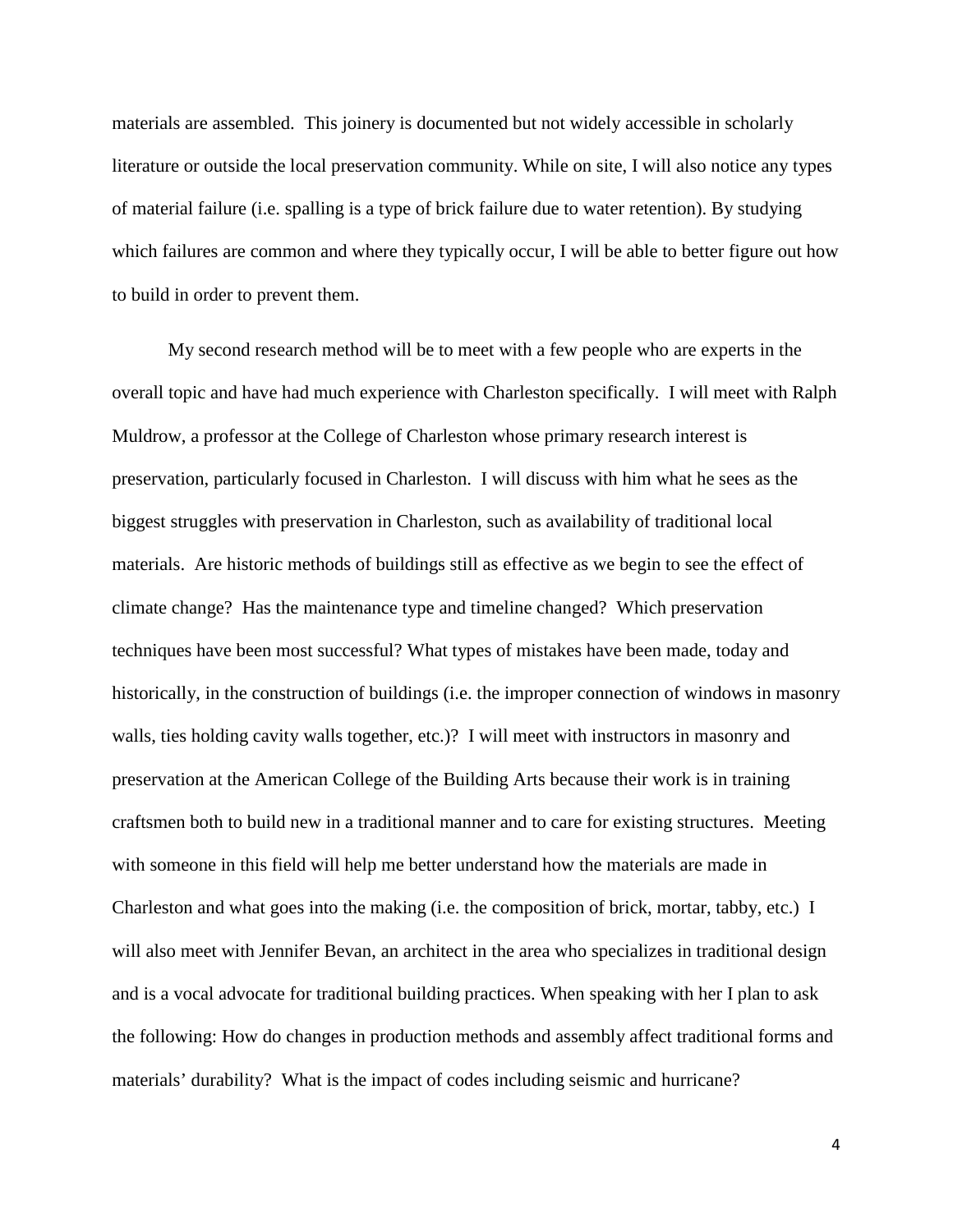## **Credentials**

As an architecture student, I have studied the topic of building materials and their relation to climate in some depth. I have had experience relating this topic to the present day buildings and technologies while working on the Green Scale Research Project under Professor Aimee Buccellato. As a sustainability minor, I understand the importance of climate change and have been introduced to a variety of ways to possible mitigate it, and what to expect our climate to become. I am aware of how materials and building sustainably go hand in hand. Also, for the past three summers I have been an architectural intern at a variety of firms. Through this, I have learned and been responsible for accurate site documentation which will be a critical foundational component of my work. I will work with my faculty mentor, Professor

 through bi-weekly meetings over the remaining fall and spring semesters to discuss my findings and evaluate my graphics and written work that will form my conclusion.

## **Research Goals**

I look forward to learning about the traditional material and methods used to make Charleston's unique architecture. I hope to discover ways to improve their historic preservation and new construction to better address future climatic conditions while still expressing their unique architectural heritage. This work will help me to further develop an approach to sustainable building techniques which I can apply to my future work in research and design as an architect. This project will also help me significantly in completing my Sustainability minor capstone. My research and findings will be the foundation to my capstone project, and I plan to share these results represented in my final capstone project with Charleston's Board of Architecture Review.